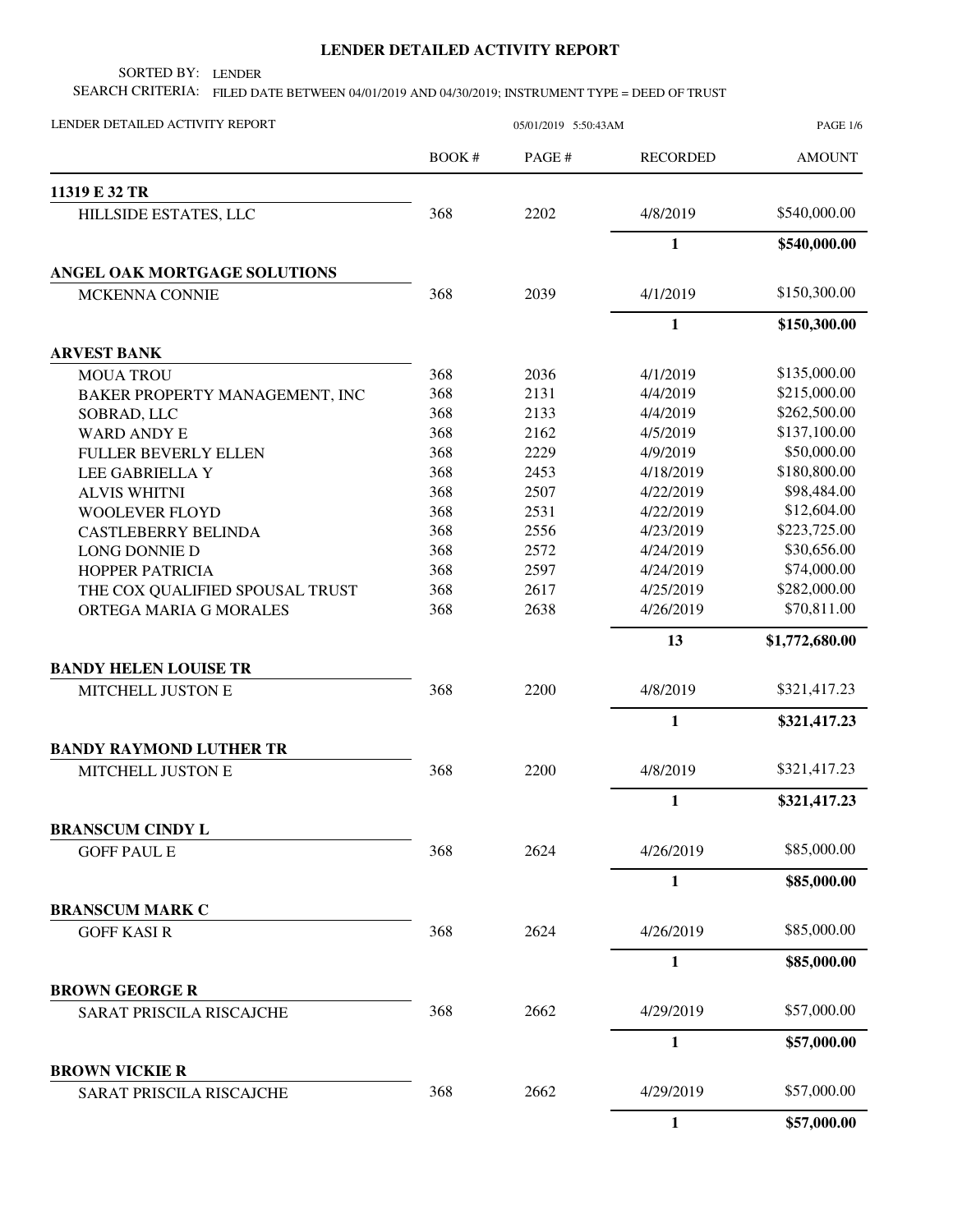PAGE 2/6

|                                   | <b>BOOK#</b> | PAGE# | <b>RECORDED</b> | <b>AMOUNT</b>  |
|-----------------------------------|--------------|-------|-----------------|----------------|
| <b>CHEMICAL BANK</b>              |              |       |                 |                |
| <b>GOODEN MEGAN ELIZABETH</b>     | 368          | 2092  | 4/2/2019        | \$380,000.00   |
|                                   |              |       | $\mathbf{1}$    | \$380,000.00   |
| <b>COHU GARY TR</b>               |              |       |                 |                |
| PETERS INVESTMENTS, LLC           | 368          | 2052  | 4/1/2019        | \$30,000.00    |
|                                   |              |       | 1               | \$30,000.00    |
| <b>COMMUNITY BANK &amp; TRUST</b> |              |       |                 |                |
| <b>TAYLOR MELINDA</b>             | 368          | 2145  | 4/4/2019        | \$30,000.00    |
| <b>WILSON DONAVIN</b>             | 368          | 2245  | 4/9/2019        | \$115,900.00   |
| JOPLIN ROUTE 66 REALTY, LLC       | 368          | 2344  | 4/12/2019       | \$136,000.00   |
| <b>BORRI LINDA M</b>              | 368          | 2405  | 4/17/2019       | \$114,141.00   |
| <b>JONES JAMES KENT</b>           | 368          | 2408  | 4/17/2019       | \$25,000.00    |
| ALDERMAN JOHN I                   | 368          | 2479  | 4/19/2019       | \$75,000.00    |
| PRESLEY LINDA                     | 368          | 2639  | 4/26/2019       | \$35,000.00    |
| <b>LEMASTERS JESSICA L</b>        | 368          | 2671  | 4/29/2019       | \$134,249.00   |
|                                   |              |       | 8               | \$665,290.00   |
| DAS ACQUISITION COMPANY           |              |       |                 |                |
| NEEDHAM GARY L                    | 368          | 2157  | 4/4/2019        | \$92,929.00    |
| <b>EVANS LEVIT</b>                | 368          | 2285  | 4/10/2019       | \$175,569.00   |
| <b>ADAMS CALIN</b>                | 368          | 2491  | 4/19/2019       | \$102,424.00   |
| <b>BROWN JOEY</b>                 | 368          | 2495  | 4/19/2019       | \$128,787.00   |
| <b>HOBBS NATHAN</b>               | 368          | 2566  | 4/23/2019       | \$264,151.00   |
| <b>HOOVER SHELBY</b>              | 368          | 2656  | 4/29/2019       | \$97,680.00    |
| <b>BRESSLER TANDY</b>             | 368          | 2706  | 4/30/2019       | \$140,404.00   |
|                                   |              |       | 7               | \$1,001,944.00 |
| <b>FCS FINANCIAL</b>              |              |       |                 |                |
| <b>HANG NHIAZONG</b>              | 368          | 2321  | 4/12/2019       | \$100,300.00   |
| NIMSICK ROBERT JOSEPH             | 368          | 2329  | 4/12/2019       | \$262,000.00   |
| LOEHR ALAN LEO TR                 | 368          | 2361  | 4/15/2019       | \$293,000.00   |
| <b>GOOSTREE SARAH</b>             | 368          | 2485  | 4/19/2019       | \$500,100.00   |
| <b>TURNER CODY</b>                | 368          | 2653  | 4/29/2019       | \$154,500.00   |
|                                   |              |       | 5               | \$1,309,900.00 |
| <b>FIRST COMMUNITY BANK</b>       |              |       |                 |                |
| <b>SHELTON SHEILA</b>             | 368          | 2059  | 4/1/2019        | \$42,400.00    |
| <b>BOATRIGHT JENNA</b>            | 368          | 2144  | 4/4/2019        | \$196,775.00   |
| <b>MOORE CAROL F</b>              | 368          | 2266  | 4/10/2019       | \$197,000.00   |
| SD HOMES, LLC                     | 368          | 2348  | 4/12/2019       | \$91,500.00    |
| <b>SHELTON BILLY</b>              | 368          | 2388  | 4/16/2019       | \$4,120.00     |
| PAGE JEFF L                       | 368          | 2449  | 4/18/2019       | \$163,000.00   |
| FRETWELL LALISA J                 | 368          | 2455  | 4/18/2019       | \$187,000.00   |
| PUCKETT KAREN S                   | 368          | 2493  | 4/19/2019       | \$100,000.00   |
| <b>LAKE KRISTA DEAN</b>           | 368          | 2497  | 4/19/2019       | \$337,000.00   |
| PHILLIPS JEREMY R                 | 368          | 2534  | 4/22/2019       | \$117,000.00   |
| SD HOMES, LLC                     | 368          | 2552  | 4/23/2019       | \$94,000.00    |
| <b>BERMEL JUANITA</b>             | 368          | 2608  | 4/25/2019       | \$120,000.00   |
| <b>SCROGGINS LUCAS</b>            | 368          | 2658  | 4/29/2019       | \$228,000.00   |
| EDEN KERRI L                      | 368          | 2667  | 4/29/2019       | \$201,724.00   |
|                                   |              |       | 14              | \$2,079,519.00 |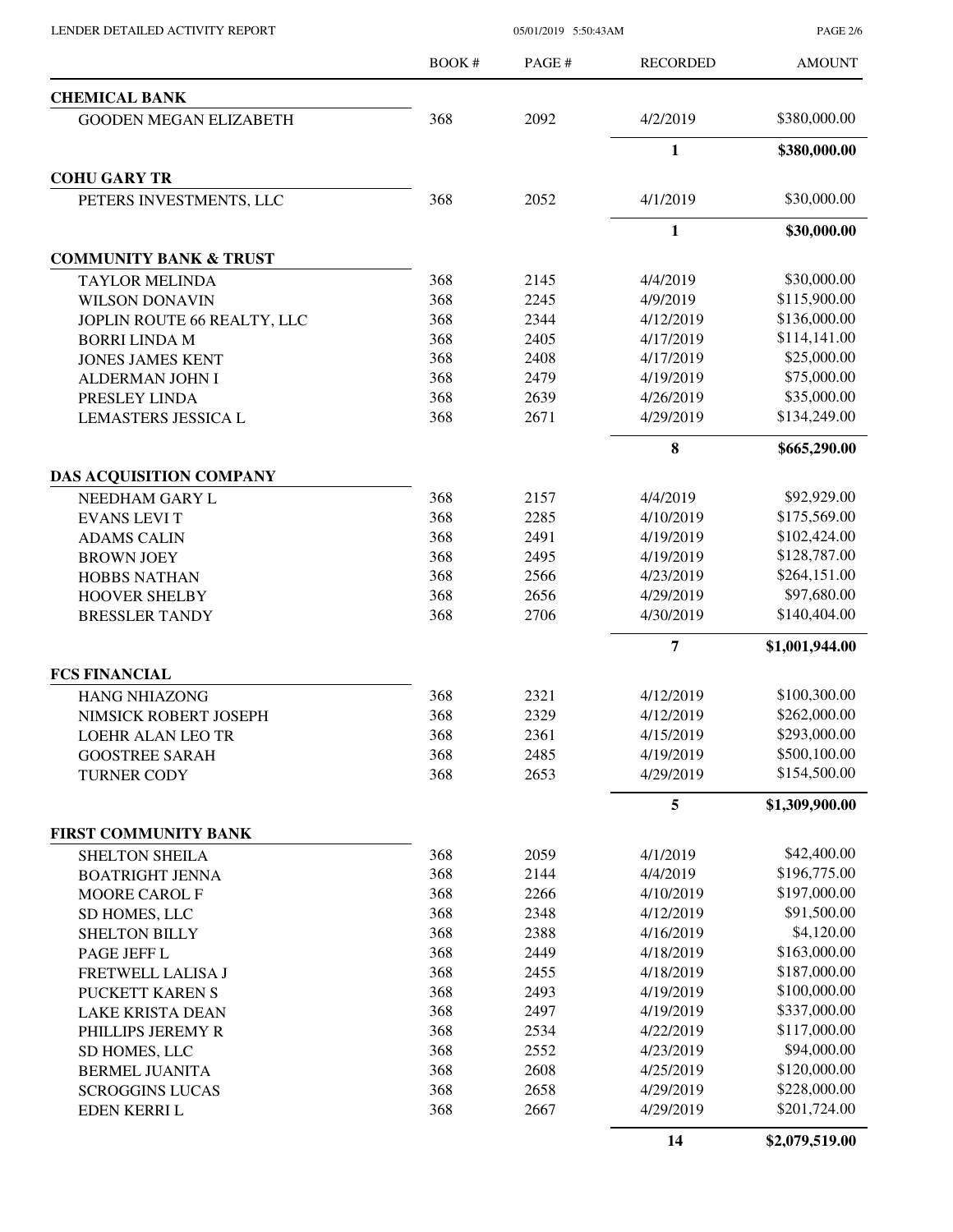| LENDER DETAILED ACTIVITY REPORT |  |
|---------------------------------|--|
|                                 |  |

05/01/2019 5:50:43AM

PAGE 3/6

|                                                      | <b>BOOK#</b> | PAGE# | <b>RECORDED</b>  | <b>AMOUNT</b>              |
|------------------------------------------------------|--------------|-------|------------------|----------------------------|
| <b>FIRST STATE BANK OF PURDY</b>                     |              |       |                  |                            |
| REBER JOSEPH FRANKLIN                                | 368          | 2383  | 4/16/2019        | \$130,850.00               |
|                                                      |              |       | $\mathbf{1}$     | \$130,850.00               |
| <b>FIRSTAR BANK</b>                                  |              |       |                  |                            |
| <b>HILL JOHN</b>                                     | 368          | 2338  | 4/12/2019        | \$156,000.00               |
|                                                      |              |       | $\mathbf{1}$     | \$156,000.00               |
| <b>FIRSTRUST HOME LOANS</b><br><b>BENNER COLBY D</b> | 368          | 2326  | 4/12/2019        | \$143,500.00               |
|                                                      |              |       | $\mathbf{1}$     | \$143,500.00               |
|                                                      |              |       |                  |                            |
| <b>FLANAGAN STATE BANK</b>                           |              |       |                  |                            |
| <b>BLACK KRISTOPHER R</b>                            | 368          | 2064  | 4/1/2019         | \$65,246.00<br>\$65,246.00 |
| <b>BLACK MINDIE</b>                                  | 368          | 2549  | 4/23/2019        |                            |
|                                                      |              |       | $\boldsymbol{2}$ | \$130,492.00               |
| <b>FLAT BRANCH MORTGAGE</b>                          |              |       |                  |                            |
| <b>KILLION ANGELA</b>                                | 368          | 2049  | 4/1/2019         | \$174,775.00               |
| STILLIONS JANELL                                     | 368          | 2061  | 4/1/2019         | \$148,000.00               |
| <b>MOREIRA SILVIA I</b>                              | 368          | 2094  | 4/2/2019         | \$146,363.00               |
| <b>WELTON JAREMI</b>                                 | 368          | 2125  | 4/3/2019         | \$78,923.00                |
| HIGHTOWER CARLA CHRISTINE                            | 368          | 2150  | 4/4/2019         | \$201,228.00               |
| REYNOLDS MACKENZIE P                                 | 368          | 2182  | 4/5/2019         | \$107,908.00               |
| <b>CIZEK KARYSSA</b>                                 | 368          | 2191  | 4/5/2019         | \$93,993.00                |
| MILLER TRINNETA                                      | 368          | 2208  | 4/8/2019         | \$142,105.00               |
| <b>FULLER MEECA</b>                                  | 368          | 2224  | 4/8/2019         | \$147,283.00               |
| <b>WELSH JESSICA</b>                                 | 368          | 2228  | 4/9/2019         | \$131,959.00               |
| <b>BURROWS DARREN M</b>                              | 368          | 2445  | 4/18/2019        | \$118,686.00               |
| <b>MORRIS ALLISON</b>                                | 368          | 2522  | 4/22/2019        | \$68,633.00                |
| <b>CULP BOBBIE</b>                                   | 368          | 2525  | 4/22/2019        | \$47,200.00                |
| <b>AKINS LACY</b>                                    | 368          | 2528  | 4/22/2019        | \$415,625.00               |
| MEREDITH JUDY                                        | 368          | 2558  | 4/23/2019        | \$72,000.00                |
| FREED WILLIAM J                                      | 368          | 2610  | 4/25/2019        | \$151,701.00               |
| <b>KITCHENS CRAIG</b>                                | 368          | 2648  | 4/26/2019        | \$140,000.00               |
|                                                      |              |       | 17               | \$2,386,382.00             |
| <b>FREEDOM MORTGAGE</b>                              |              |       |                  |                            |
| <b>HALL JANELLE K</b>                                | 368          | 2090  | 4/2/2019         | \$212,443.00               |
| <b>WADDELL LATICIA R</b>                             | 368          | 2146  | 4/4/2019         | \$167,808.00               |
|                                                      |              |       | $\boldsymbol{2}$ | \$380,251.00               |
| <b>GATEWAY MORTGAGE GROUP</b>                        |              |       |                  |                            |
| HOYER AUSTIN C                                       | 368          | 2483  | 4/19/2019        | \$147,250.00               |
| <b>GOAD CAROL A</b>                                  | 368          | 2590  | 4/24/2019        | \$197,000.00               |
|                                                      |              |       | $\overline{2}$   | \$344,250.00               |
| <b>GERSHMAN MORTGAGE</b>                             |              |       |                  |                            |
| THE GRANT FAMILY LIVING TRUST                        | 368          | 2174  | 4/5/2019         | \$150,000.00               |
|                                                      |              |       | $\mathbf{1}$     | \$150,000.00               |
| <b>GOFF ALVINE</b><br><b>GOFF KASIR</b>              | 368          | 2625  | 4/26/2019        | \$2,137.00                 |
|                                                      |              |       | $\mathbf{1}$     |                            |
|                                                      |              |       |                  | \$2,137.00                 |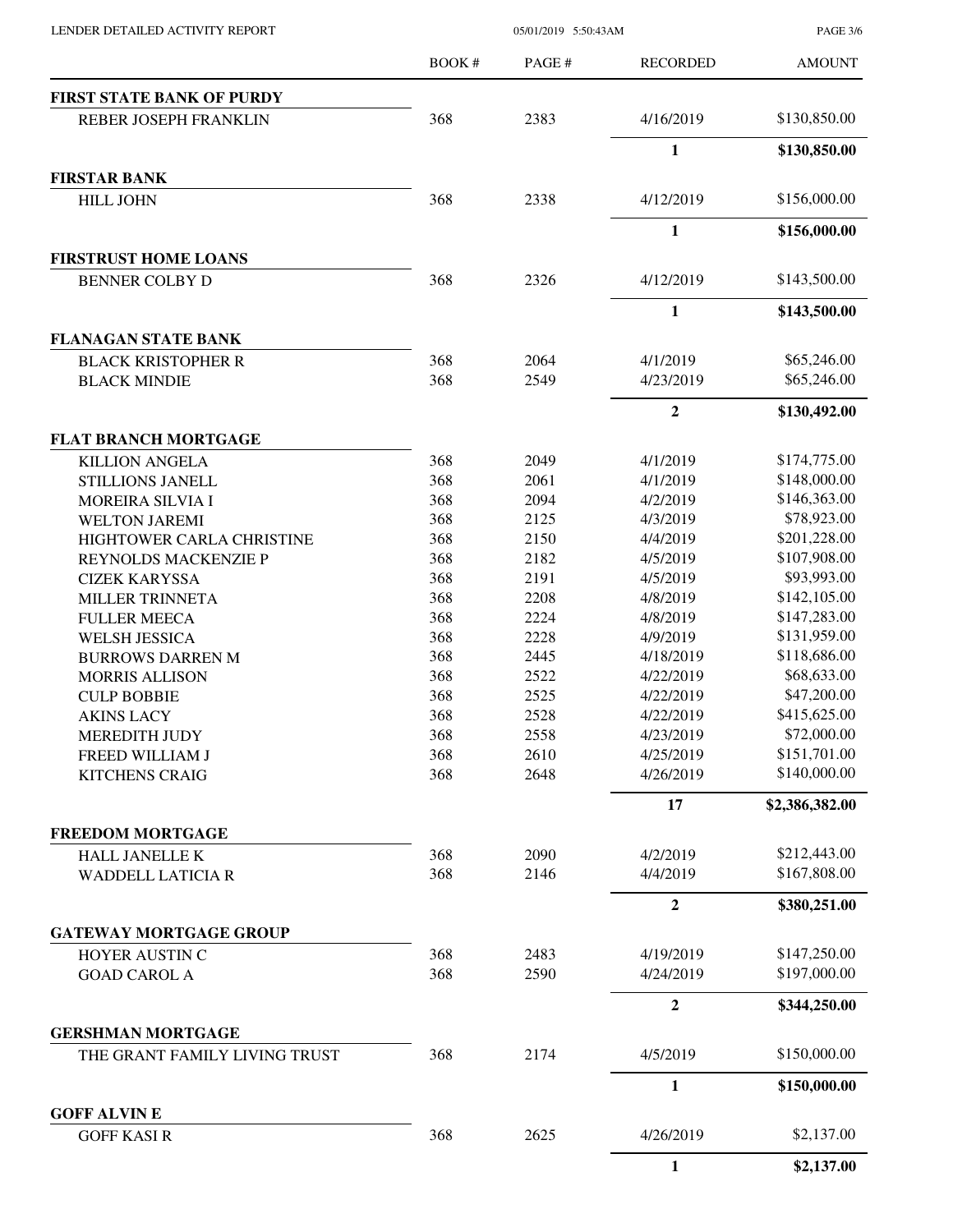BOOK # PAGE # AMOUNT RECORDED **GOFF VICKY** GOFF PAUL E 368 2625 4/26/2019 \$2,137.00 **1 \$2,137.00 GOLD CRAIG P** RBC HOLDING COMPANY 368 2412 4/17/2019 \$300,000.00 **1 \$300,000.00 GOLD MARY K** RBC HOLDING COMPANY 368 2412 4/17/2019 \$300,000.00 **1 \$300,000.00 GREAT SOUTHERN BANK** NEAL STEPHANNIE 368 2362 4/15/2019 \$97,649.00 HOLLOWAY JONATHON 368 2660 4/29/2019 \$80,707.00 **2 \$178,356.00 GUARANTY BANK** PATTERSON DARLA G 368 2177 4/5/2019 \$75,000.00 HOPPER GWENDOLYN F 368 2178 4/5/2019 \$100,000.00 WEIBERT LENNIE M 368 2180 4/5/2019 \$52,000.00 BURNETT DAWNNETTE 368 2323 4/12/2019 \$226,400.00 GARCIA AARON 368 2424 4/17/2019 \$216,000.00 BLEVINS SARAH 368 2505 4/22/2019 \$94,536.00 MADISON AMBER J 368 2697 4/30/2019 \$166,920.00 **7 \$930,856.00 GUILD MORTGAGE** DURAN STEPHANIE P 368 2148 4/4/2019 \$180,000.00 **1 \$180,000.00 JASUMBACK DALE** JASUMBACK CHRISTOPHER A 368 2582 4/24/2019 \$35,000.00 **1 \$35,000.00 JASUMBACK JERI LEA** JASUMBACK CHRISTOPHER A 368 2582 4/24/2019 \$35,000.00 **1 \$35,000.00 JEFFERSON BANK OF MISSOURI** LA CONVIENCE LLC 368 2310 4/12/2019 \$815,328.00 **1 \$815,328.00 LAKE FOREST BANK & TRUST COMPANY** ROTTINGHAUSE R E SSW, LLC 368 2078 4/2/2019 \$100,000.00 **1 \$100,000.00 LOANDEPOT.COM** WATSON MARI 368 2239 4/9/2019 \$130,250.00 **1 \$130,250.00 MID-MISSOURI BANK** REYNOLDS PATRICIA  $368$  2069  $4/1/2019$  \$46,000.00 **1 \$46,000.00**

LENDER DETAILED ACTIVITY REPORT 05/01/2019 5:50:43AM

PAGE 4/6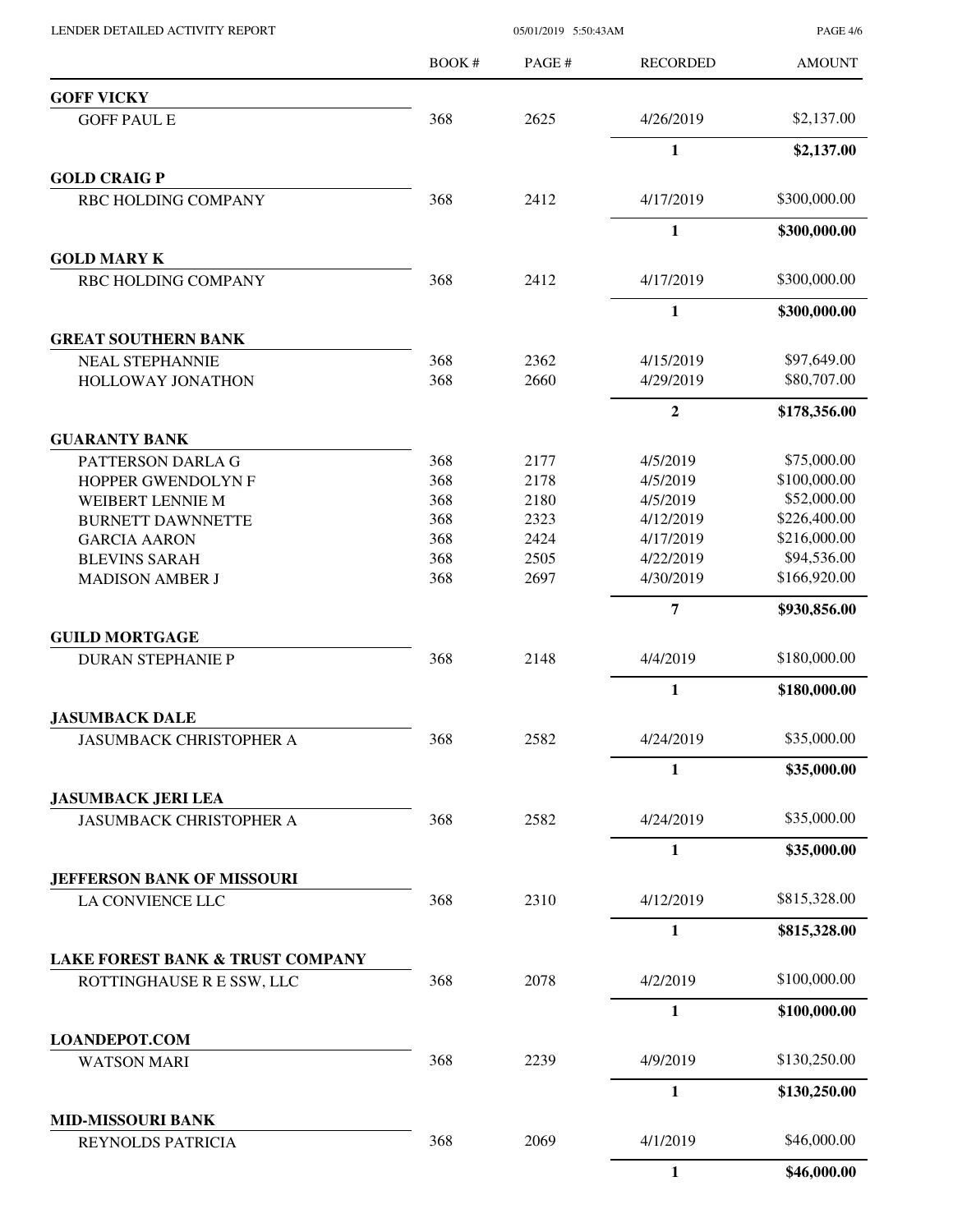| LENDER DETAILED ACTIVITY REPORT                   |              | 05/01/2019 5:50:43AM |                  |                |
|---------------------------------------------------|--------------|----------------------|------------------|----------------|
|                                                   | <b>BOOK#</b> | PAGE#                | <b>RECORDED</b>  | <b>AMOUNT</b>  |
| MISSOURI HOUSING DEVELOPMENT COMMISSION           |              |                      |                  |                |
| REYNOLDS MACKENZIE P                              | 368          | 2183                 | 4/5/2019         | \$4,316.32     |
|                                                   |              |                      | 1                | \$4,316.32     |
| <b>MORTGAGE RESEARCH CENTER</b>                   |              |                      |                  |                |
| <b>BUTLER MARY J</b>                              | 368          | 2399                 | 4/16/2019        | \$202,710.00   |
| <b>BUZZARD NANCY A</b>                            | 368          | 2503                 | 4/22/2019        | \$158,332.00   |
|                                                   |              |                      | $\boldsymbol{2}$ | \$361,042.00   |
| <b>NATIONSTAR MORTGAGE</b>                        |              |                      |                  |                |
| <b>ANDERSON BECKY S</b>                           | 368          | 2268                 | 4/10/2019        | \$126,000.00   |
|                                                   |              |                      | 1                | \$126,000.00   |
| <b>OAKSTAR BANK</b>                               |              |                      |                  |                |
| <b>CAIN HOLLIE M</b>                              | 368          | 2255                 | 4/9/2019         | \$117,000.00   |
|                                                   |              |                      | $\mathbf{1}$     | \$117,000.00   |
| PENNYMAC LOAN SSERVICES                           |              |                      |                  |                |
| PUNZEL MELVINIA L                                 | 368          | 2680                 | 4/29/2019        | \$151,875.00   |
|                                                   |              |                      | 1                | \$151,875.00   |
| <b>PEOPLES BANK</b>                               |              |                      |                  |                |
| <b>KELLY LISA</b>                                 | 368          | 2237                 | 4/9/2019         | \$150,000.00   |
| ALPHA REAL PROPERTY LLC                           | 368          | 2246                 | 4/9/2019         | \$250,000.00   |
| <b>CHARLTON OBERN LEE JR</b>                      | 368          | 2295                 | 4/11/2019        | \$276,250.00   |
| <b>BLOSS LEECIA A</b>                             | 368          | 2643                 | 4/26/2019        | \$124,693.00   |
| PROPST NORMAK                                     | 368          | 2668                 | 4/29/2019        | \$80,000.00    |
|                                                   |              |                      | 5                | \$880,943.00   |
| <b>PINNACLE BANK</b>                              |              |                      |                  |                |
| <b>WILLEY GAYLE</b>                               | 368          | 2193                 | 4/5/2019         | \$100,000.00   |
| PORTER KENDON R TRUST                             | 368          | 2307                 | 4/11/2019        | \$440,000.00   |
| MCGINTY ALYSSA GABRIELLE                          | 368          | 2533                 | 4/22/2019        | \$372,500.00   |
| <b>JENNINGS RONALD D</b>                          | 368          | 2619                 | 4/25/2019        | \$134,000.00   |
| MILLER BARBARA A                                  | 368          | 2632                 | 4/26/2019        | \$303,000.00   |
|                                                   |              |                      | 5                | \$1,349,500.00 |
| <b>PRIMELENDING</b><br><b>BLACKLEDGE BRIEANNA</b> | 368          | 2236                 | 4/9/2019         | \$209,600.00   |
|                                                   |              |                      | $\mathbf{1}$     | \$209,600.00   |
| <b>QUICKEN LOANS</b>                              |              |                      |                  |                |
| <b>RENICK DAVIS</b>                               | 368          | 2249                 | 4/9/2019         | \$69,220.00    |
| <b>DUESTERHAUS SHERRILL J</b>                     | 368          | 2441                 | 4/18/2019        | \$113,800.00   |
| MOUNTS DENISE A                                   | 368          | 2509                 | 4/22/2019        | \$127,650.00   |
| ARGUELLO PAULA                                    | 368          | 2560                 | 4/23/2019        | \$108,000.00   |
| <b>WILSON VICKI</b>                               | 368          | 2682                 | 4/29/2019        | \$380,000.00   |
| <b>BLIZZARD MELANIE A</b>                         | 368          | 2701                 | 4/30/2019        | \$157,000.00   |
|                                                   |              |                      | 6                | \$955,670.00   |
| <b>ROYAL UNITED MORTGAGE</b>                      |              |                      |                  |                |
| HENDRY KATHLEEN GRACE                             | 368          | 2284                 | 4/10/2019        | \$38,665.00    |
|                                                   |              |                      | $\mathbf{1}$     | \$38,665.00    |